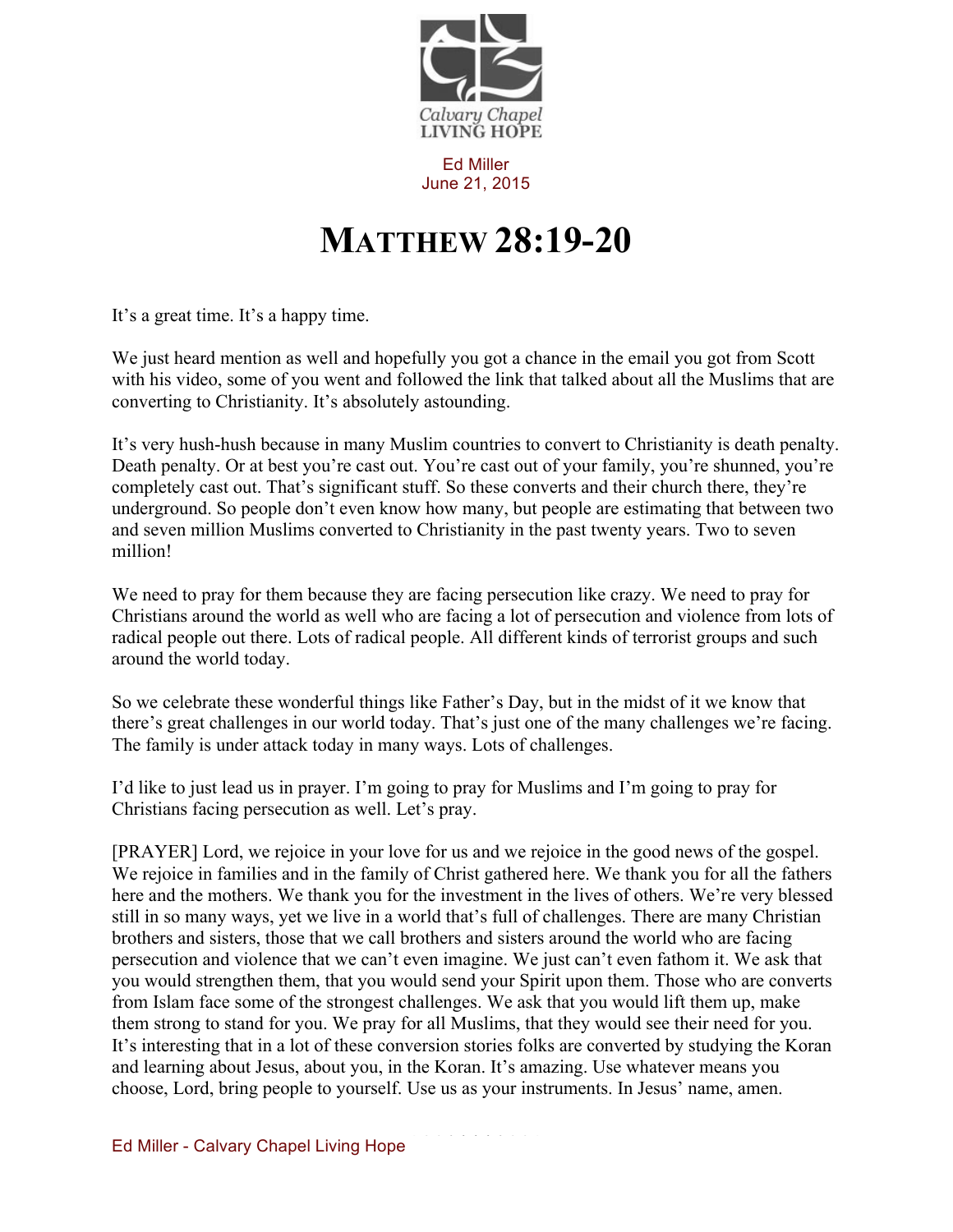Well I called up Pastor Scott in the middle of the week and I said, "Pastor Scott, I don't think the Lord wants me to preach on James today. I think He wants me to do something else." We talked about it and Pastor Scott said, "I think you're right." So we're doing a different sermon.

I'm preaching this morning from Matthew 28:19-20, most commonly known as The Great Commission. It just happens to be one of my favorite passages of scripture. I probably have about five sermons on this subject. I won't do them all today. I promise. We'll just do one and I'll keep it to our normal allotted time. Short passage, but I'm going to dive in, dig deeply into this passage.

Matthew 28:19-20 and this is the NIV version. It's actually starting at the last part of verse 18. *"All authority in heaven and on earth has been given to me. Therefore go and make disciples of all nations, baptizing them in the name of the Father and of the Son and of the Holy Spirit, and teaching them to obey everything I have commanded you. And surely I am with you always, to the very end of the age."*

This is one of those passages like John 3:16. Almost everybody knows this passage. We call it The Great Commission. It's one of the strongest biblical mandates that there is for Christians for the role of a Christian, for the role of the church. This is a mandate. These are our marching orders.

The term Christian is one of that we use a lot today and unfortunately that word's lost a lot of its significance and meaning. In the early days of the church they didn't call themselves Christians right away. They were followers of the way or disciples of Jesus. One or other were two common terms. Then we got this term 'Christian' which means follower of Jesus or little Jesus. So it's a good term.

But today it has more of a cultural meeting. When you fill out a form and you have to fill out your religious affiliation, you put Christian or something like that or Baptist or whatever. Or you put Catholic or you put Muslim or you don't put anything. But you put Christian and you put Christian because you were raised in a Christian home, you went to a Christian church. Most likely reasons. But that does not mean that is all there is to say, does it, about what it means to be a Christian.

So I like the idea of the followers of the way or disciples of Jesus. It's a great term. That's what Jesus does here for us. Gives us a definition of this term 'followers of the way.' Let's talk about that.

I like that word *disciple*, that we're followers, because it conveys this idea of being an apprentice to somebody. We don't do as much with that idea of apprenticing today, but it's a great term. I really love the term apprentice. An apprentice is someone that comes alongside of somebody else and watches them, learns from them, gets advice from them, gets feedback from them, gets taught by them, gets things demonstrated for them. It's a fabulous term. I wish we used it more in our day-to-day. Apprenticeship. Coming alongside of somebody.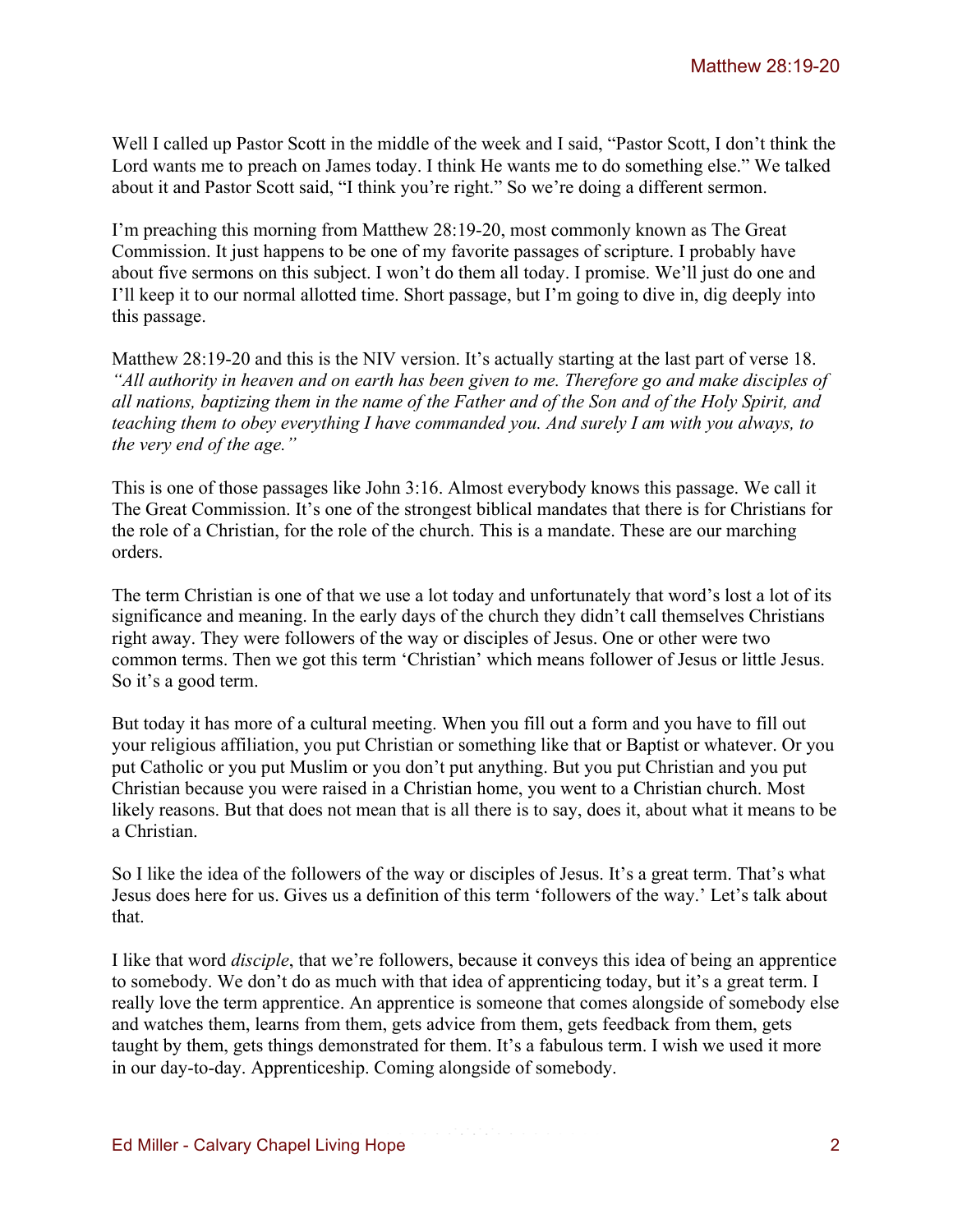That's what Jesus is talking about here. He's talking about people that apprentice under Him, sit under His feet, learn from Him.

Well in this passage, the apostles were on their way to meet Jesus. They were going to Galilee. They had a prearranged location set where they were going to meet Him. Some were skeptical, the Bible says before the passage we read. They weren't quite sure what to make of this. Was this really Jesus? Is He really God's Son? Well the verse says in spite of that He went on and gave this message that we just read. He charged them with these words – *Therefore go and make disciples.* 

I want you to listen to a different version. I often don't do this, but this is not really a version of the Bible. This is from *The Message* by Eugene Peterson. It's a contemporary interpretation, but I love this. Listen to how this passage comes across.

*"God authorized and commanded me to commission you,"* is what he says. I love it. *"Go out and train everyone you meet, far and near, in this way of life, marking them by baptism in the threefold name: Father, Son, and Holy Spirit. Then instruct them in the practice of all I have commanded you. I'll be with you as you do this, day after day after day, right up to the end of the age."* I love it.

Let's talk about three things out of that this morning. Three points. First point is *far and near*. Being a disciple of Jesus is about being far and near, it's about a way of life, and it's about training and instruction.

Let's start with *far and near*. This passage is very often used as a support for overseas missions or any kind of mission work. We're to go to the far reaches of the world and share the gospel with others and call people to be disciples of Jesus, to train them. It is that. It is that. It is a commission to go to all of the world.

Again, I like what Eugene Peterson says. He says *near and far*. So we are to go out to the whole world and there are Christians all over the world sharing about Jesus, teaching about this way of life, leading people to Christ.

But it's also about near. Sometimes I think we forget the near part. It's about being a Christian where we go. In fact another way of interpreting this idea of go and make disciples is in you're going to make disciples. Wherever God calls you to go we're supposed to make disciples. We're supposed to train others in this way of life.

So it doesn't matter whether we're going to work, going on vacation, going to a baseball tournament. Wherever we're going, we're commissioned to be agents of transformation, God's people out in the world training others. That's what we're commissioned to do. So it's near or far.

I'm just going to stop and say one word about far for a minute. Because you could interpret what I said about as saying, "Well I don't even have to think about going anywhere else in the world as a missionary." I'm going to tell you why if you've never been on a missions trip, if you've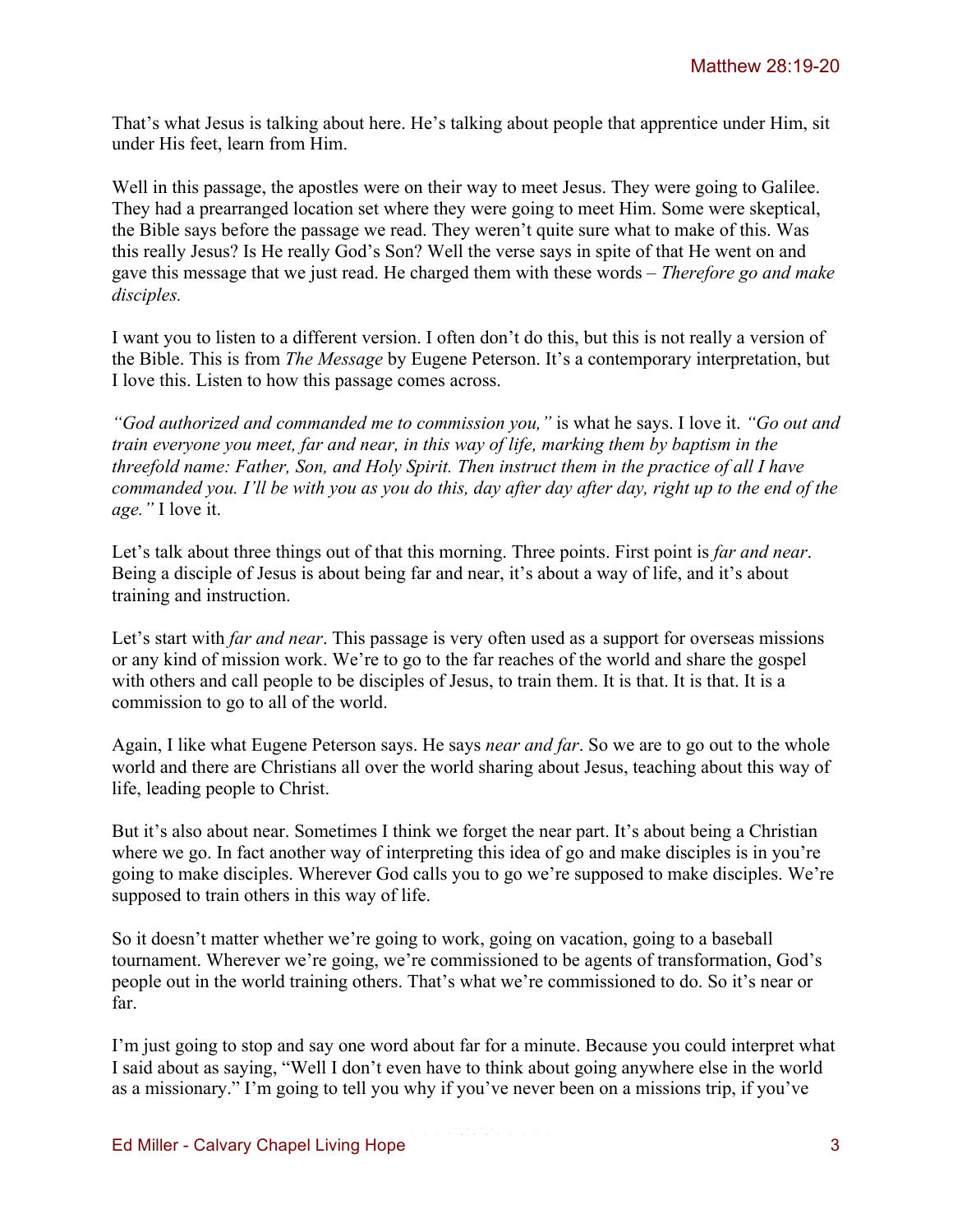never gone to another part of the world with a particular intent of being a disciple of Jesus and helping others, you should consider doing it.

Many of you know that most of my life I worked for InterVarsity Christian Fellowship. I worked with college students. One of the primary discipleship things we taught all of our students was sometime during your four years in college you've got to go on a missions trip.

Here's the reason. Going overseas and getting out of this country just opens up all kinds of possibilities in your life. First of all, you see the world totally differently. You see how other parts of the world live. Especially if you go to a place that's more on the poor end. You just see a lot of different things. You see the Christian faith in a different light. You see Christians living out their faith in a very different context. That's very helpful.

Also, you get out of your comfort zone. You know we can be very fairly comfortable. We have a lot of challenges. I'm not saying life's easy here. It's not. But we get a certain comfort level, we have a certain ease that they don't have in other parts of the world. When you get out of that comfort zone you have to trust Jesus in a whole new bunch of ways. Because now you can't rely on what your normal pattern is. You have to rely on Him and learn how things are done in a completely different way.

It just so happens that Scott Turansky and I are leading a team to Brazil in December. We would love to have a great contingent of this church going with us. We don't even know what we're going to do yet. Those who are part of this church are missionaries there in Brazil (the Smiths). They aren't here that often because they're in Brazil, but occasionally they do come back. We're going to go and work with them in Brazil. It's the day after Christmas through the end of the year. That may be a good time for you? It may not. Think about it, pray about it. It's a beautiful thing. I've had the privilege of going a number of different parts of the world on missions trips and God has always used it. Consider joining us.

The near part. Let's talk about the near part just a little bit more. We probably all have situations or places that God has put us. Where we have an idea. You know we are God's witnesses there. We're in that place. We are supposed to represent a particular way of life in that place.

What is that way of life? When you kind of narrow it all down, what was Jesus talking about when He talked about the way of life of a Christian. What is it?

I think sometimes we think it's going to church. Not bad. Worshiping, praying – great stuff. Good stuff. Certain other rituals or piety that we do – good stuff. Going to Christian concerts – good stuff. Nothing wrong.

Is that what it really is though? If you narrow it down, what do you narrow it down to? Well I narrow it down to two things. The disciples asked Jesus, "What are the greatest of the commandments?" What did He say? Two things. *"Love the Lord your God with all your heart, mind*. *Love your neighbor as yourself."*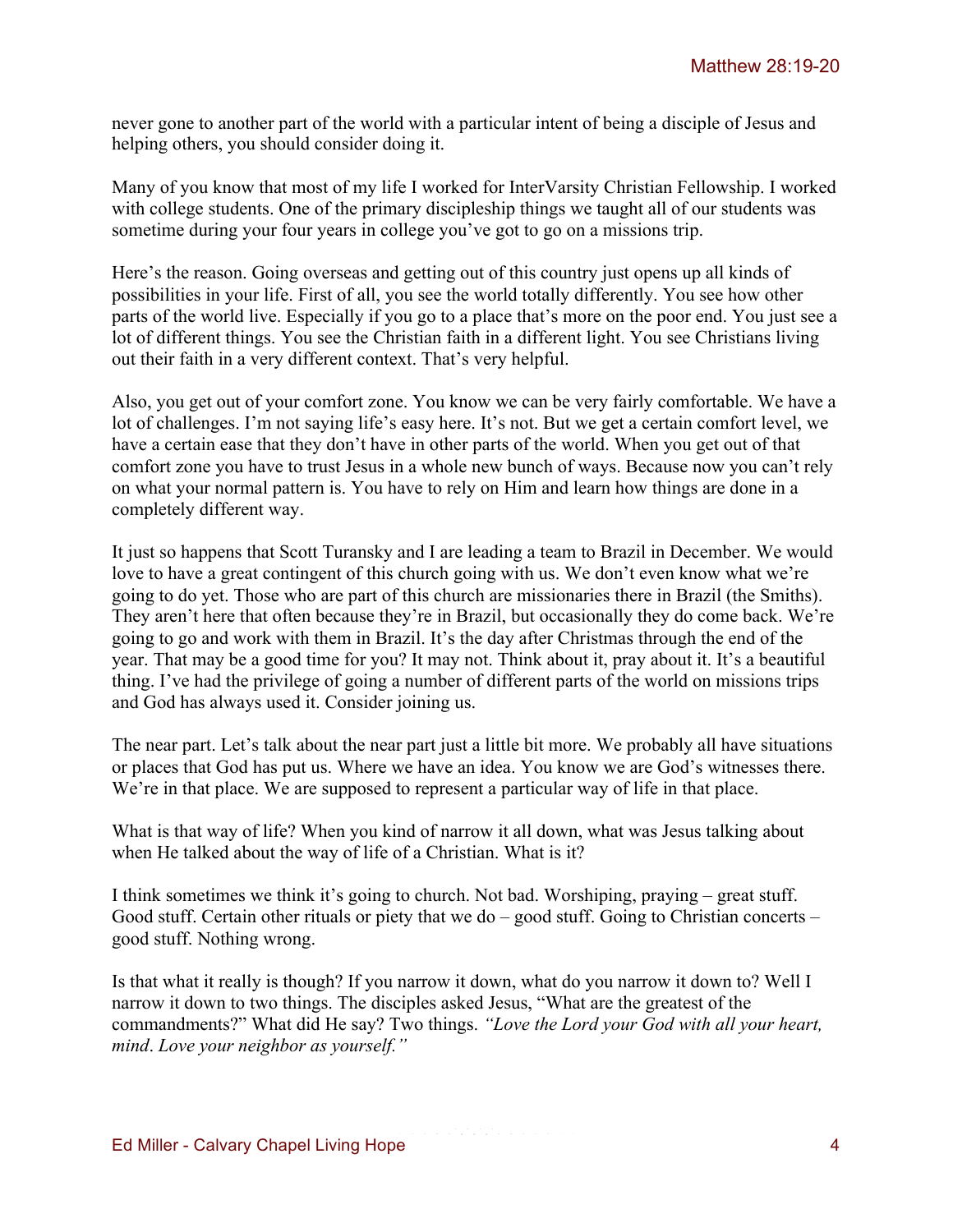I say if the way of life of being a Christian is about loving God with all our heart, that includes worship and prayer and joining with the brothers and sisters here. Loving others. You know, it's a really radical thing. We're not talking about just being nice to people. We're talking about love. Love. Loving other people. Significant thing.

John 13:34-35 – one of my other favorite passages. *"A new command I give you: Love one another. As I have loved you, so you must love one another. By this everyone will know that you are my disciples, if you love one another."*

Love is not just being nice. Love is being nice, but love is being hard with some people sometimes, telling them truth that needs to be told. Sometimes it's kicking somebody in the butt when they need it. Sometimes it's saying a gentle, encouraging word when someone's down, when someone's hurting. All kinds of things about love, but love, you know that is the ultimate apologetic is what Jesus is saying.

The ultimate defense of the Christian faith is do we love each other. Because that's how people are going to know that we're Christians. If we love each other.

I love this church. This church is really trying to take this whole thing seriously. We're trying to take Jesus home, and that means loving each other, caring for each other. We're going to keep working on that. We're going to go on this missions trip. We're going to learn what it means to love each other like crazy. I hope you can join us.

Love one another. Love God. To nail it all down I'd say in simple ways that's what it means, that's the life of a Christian. That is the way of life. Our world is not like that. People are nice. There's a lot of nice people out there. But when it comes down to it, most people are thinking about themselves first.

Get in a conversation with people. They most love to tell their story. It's unusual for a person to actually ask someone else to tell their story or follows up on what's going on in their life. That's the kind of love we need. We need to be the ones who are always asking other people. That doesn't mean we don't talk about our stuff. We certainly do. Certainly share our life too. But asking other people what's going on in their life, how they're doing, what's exciting and wonderful and what's challenging in their life, that's other-directed. It's cross-cultural. It's counter-cultural. It's against what this world is doing for the most part. Most everybody is out for number one and only thinking about themselves. Or maybe after they've thought about themselves they have a little bit left over to give to somebody else. Maybe. Maybe. Otherdirected. That is the way of life.

And the third point. Jesus is trying to get across being a disciple, a follower of Jesus, a follower of the way. As we're going near and far we need to be training and instructing people in His teachings. Training and instructing.

Most of my time in InterVarsity, and I use it to this day, I was blessed to have heard a teaching, someone who had studied Jesus' life and came up with a really short acronym for what it means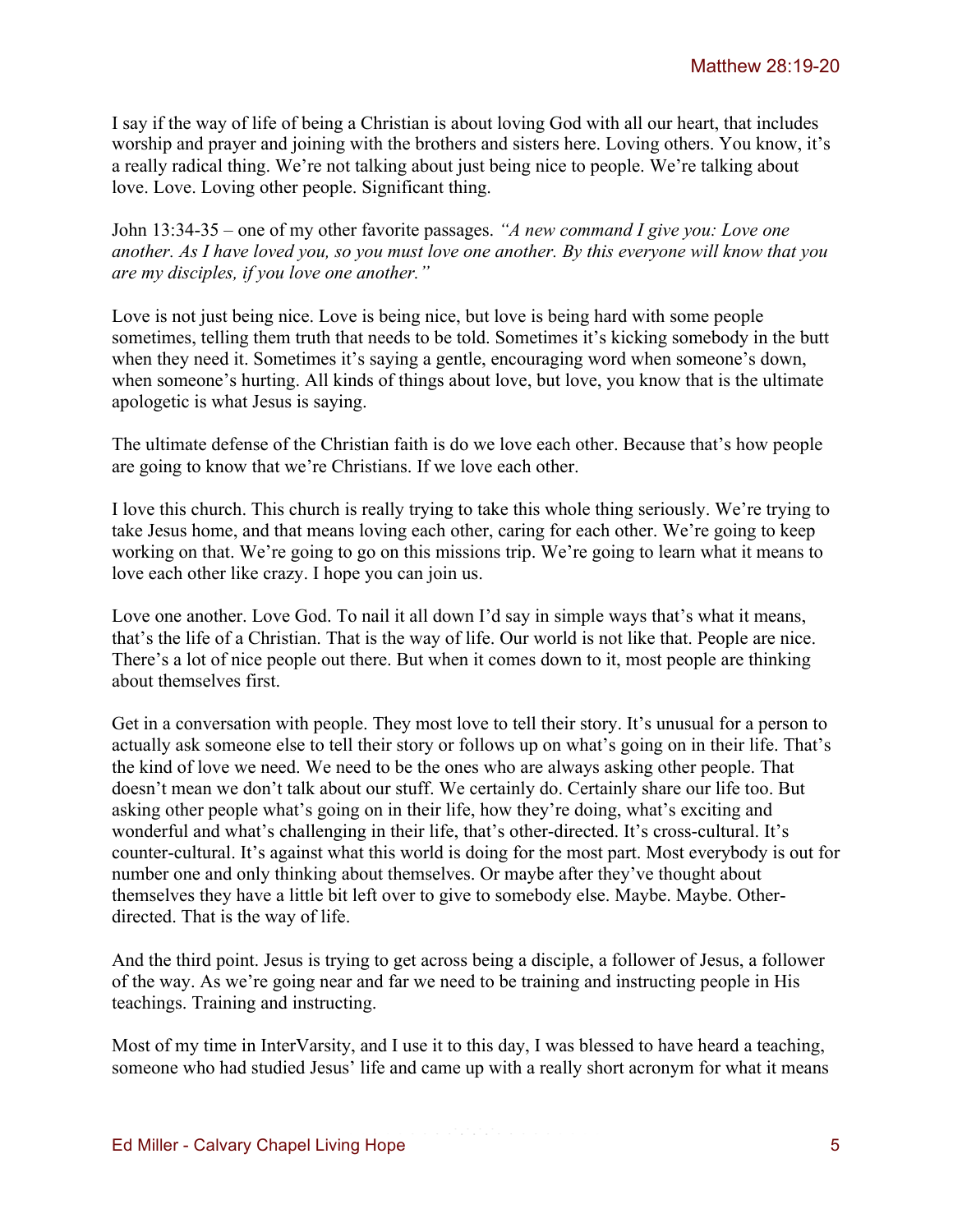to train other people. The beauty of this is it applies to whether you're training somebody to play baseball, golf, be a teacher, be a Christian, anything. And it works.

It's called T.D.O.E.E. T-D-O-E-E. Who's heard of T.D.O.E.E? Ah that's really sad. I can't believe it doesn't get used more out there in the world. It's just the best. Here you go. Write it down. Take out the pen. T.D.O.E.E.

*T* – teach. Jesus did this, didn't He? One of the first things He always did was He taught. Now teaching doesn't just mean verbal teaching. We teach with our life. We're all kinds of different learners out there.

I'm a tactile learner. Some are verbal learners. Some learn through the written word. Some learn through experience and doing. Lots of different types of learners. Any of you guys in education know there's a lot of different learning modes and styles. Teaching is not just didactic. Teaching is done in many ways. I coach baseball. I have to show kids how to do a lot of things. So it's not just that.

That leads us into the second one.  $D$  – demonstrate. You want to teach somebody something, you can tell them how to do it. If you don't show them how to do it, a lot of those people that aren't very didactic learners aren't going to get it. Experiential tactile learners, like myself, need to see it. We've got to see it. Visual tactile learners, we've got to see it, got to do it.

It doesn't apply across the board, but for the most part boys are not didactic learners. They're not. They don't get the words. You've got to demonstrate things. They've got to do things.

Side note: oh my goodness, parents, parents, parents, parents of athletes. Oh my goodness it's rough. A lot of parents don't know that boys don't learn this way. They're just constantly yelling instructions at their kids. Yelling, yelling. Coaches are yelling instructions. The poor kids' brains, the little boy's brain is just going [sound effect]. It's short-circuiting. He doesn't have the slightest idea what to do with all that information. All he wants is somebody to show him how to do it. That's all he wants. Just show me, be gentle with me, and I'll get it. Hang in there with me. So we teach, we demonstrate.

Third thing – *O*. Then the person who's teaching or training or instructing, we observe. So we do it and then we watch somebody else to do and we give them feedback.

T, D, Observe. Evaluate is the first *E*. *E* is evaluate. So we give them feedback.

Third *E* is encourage. In our parent training program that we do we call it the positive conclusion. It's kind of what this is. It's a positive conclusion. Encouragement says, "Go do it. You can do it. I believe in you."

One of the roles of a coach is to say, "I believe in you." One of the roles of a dad to children is to say, "I believe in you." All the correction and training, other things need to happen, but ultimately… I'm going to speak to dads now. Dads, our kids need to hear that we believe in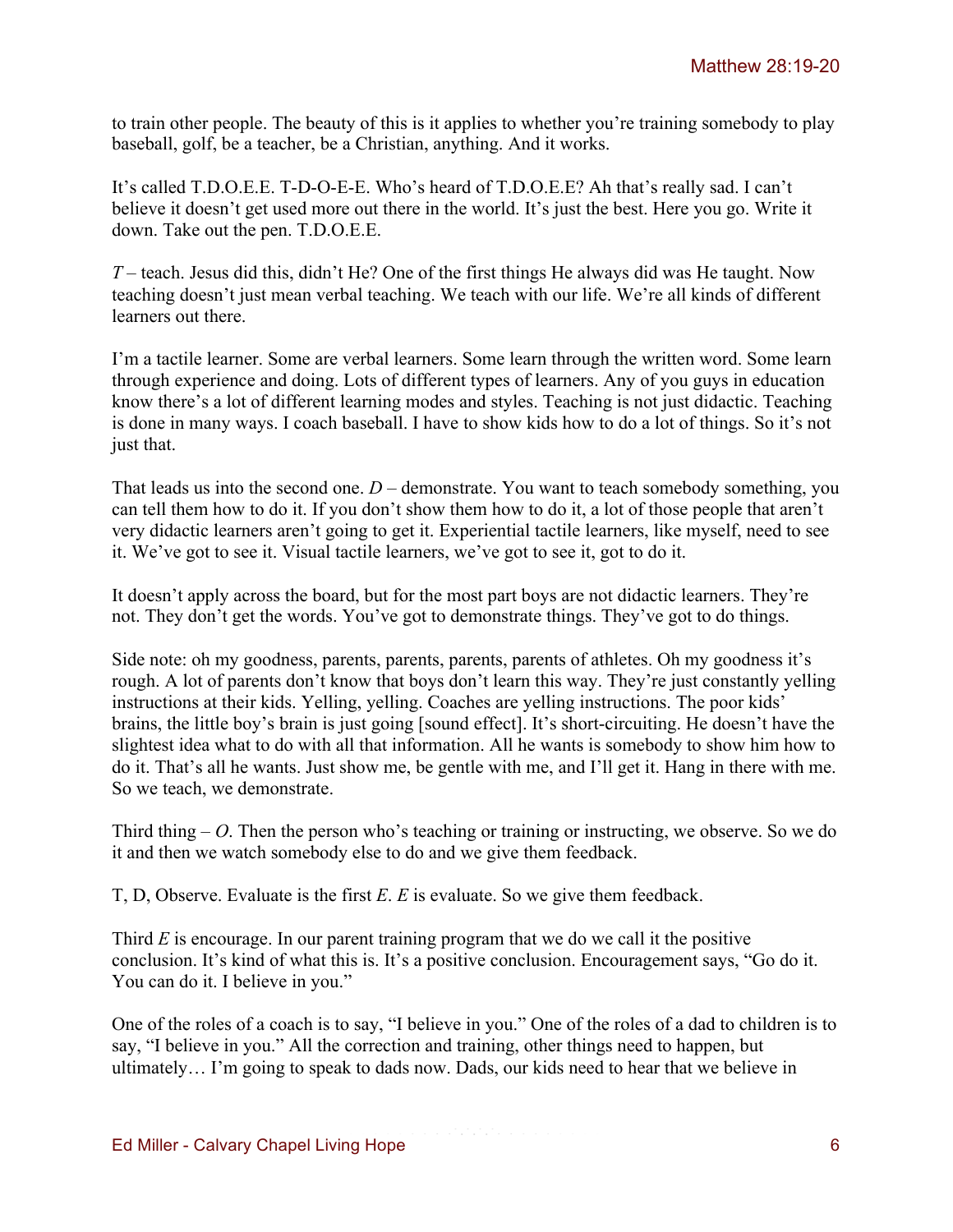them. That we bless them and we know they're going to do it, whatever we're talking about teaching them to do. Critical factor.

So T-D-O-E-E. Or TDOEE as some people call it. TDOEE it will work at work for you if you have people you train. Teach, demonstrate, observe, evaluate, and encourage. Excellent.

It came from the life of Jesus. This is how Jesus did it with His disciples. He spent a ton of time with them. He taught them. He demonstrated all kinds of things, miracles and all kinds of things, for them. And remember He sent them out on their own? He observed them and brought them back. He evaluated with them and then He encouraged them. He gave them the best encouragement possible. He gave them the Holy Spirit. He's given us that kind of encouragement as well. He's given us the Holy Spirit. Fantastic.

Alright. Let me just say a few words that are a bit more on the practical side. Teaching. A few ideas, a few things you might want to consider.

Pastor Scott has this wonderful self-guided Bible study that's meant to grab some of the basic ideas of Christian discipleship or the way. Anybody using this right now? It's a self-guided Bible study. Fantastic. Great. It's a great thing to do. I'm often trying to think and find ways to do Bible study because one of the ways we get the teaching of Jesus, the way of life, is by studying the scriptures. There's no way around the fact that we need to study the scriptures.

If you're interested in some kind of a self-guided Bible study it's got something like six lessons or something like that. It's not real long. But you'll interact with Pastor Scott about it too. He'll be giving you feedback. You have to share some questions with him, things like that. Share some responses and he'll give you feedback. It's a great thing to do.

So teaching is important. Studying the Bible, studying the life of Jesus. We need to be under God's word so we can understand this way of life. We understand it first and foremost in the scriptures.

This life is so much about relationships, isn't it? Unfortunately I think when we talk about discipleship or we talk about The Great Commission we think about the various things that Jesus taught His disciples in this way of life. A lot of it is relationships, isn't it? I mean Christian discipleship is about the school of relationships. So much of our life is spent relating to people. Family, church, work, recreations, sports, all these different spheres of our life, a lot of it's relating to people.

As you know, out there there are a lot of people that don't do real well in relating to people. Well we should be the best. We should be the best. *Love the Lord your God with all your heart and neighbor as yourself*. We should be some of the best people that there are.

Part of the reason I thought the Lord wanted me to preach this sermon is because we are about ready to launch in the National Center for Biblical Parenting a new initiative. We are going to be challenging churches across the world to become what are called parent training centers.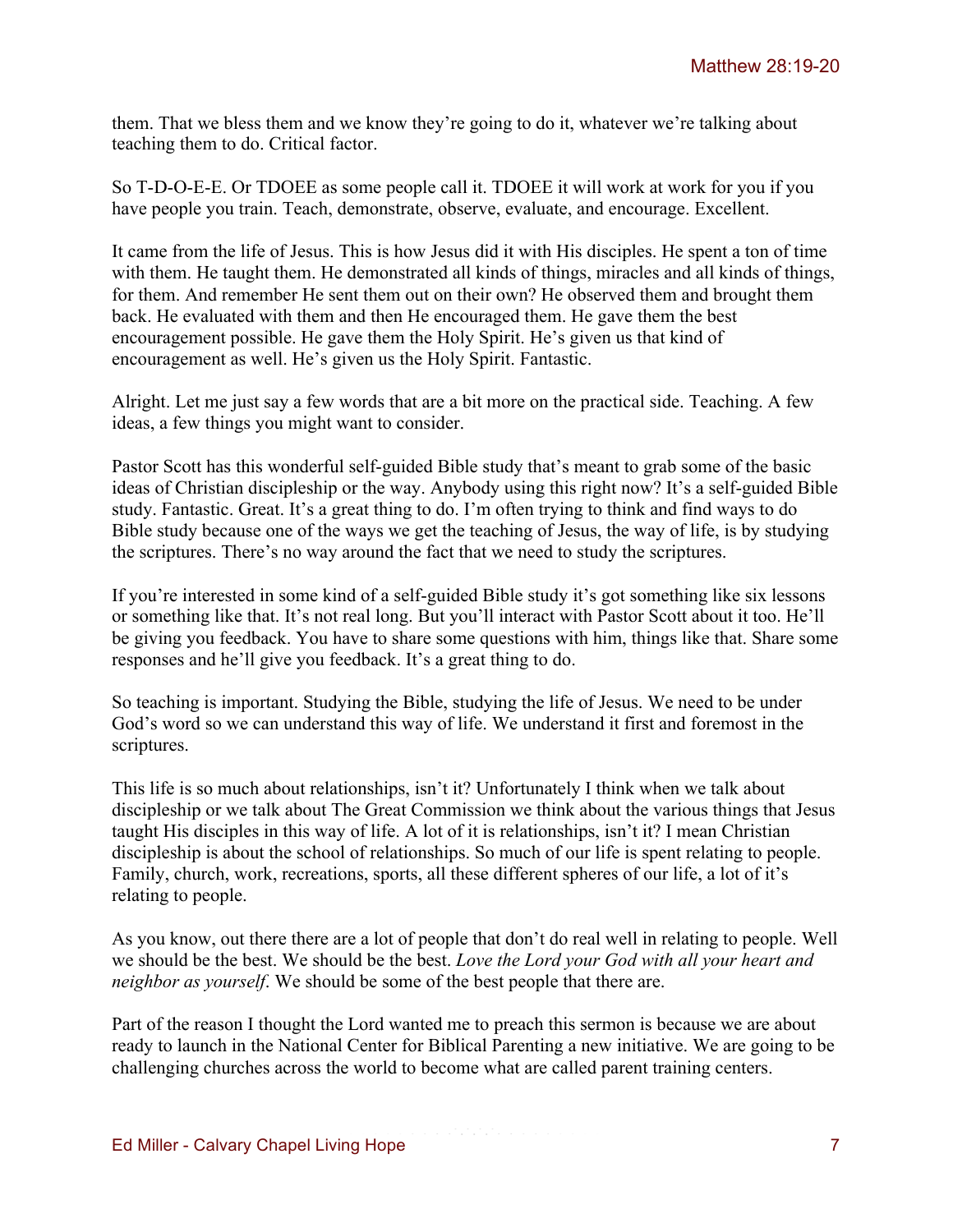This mandate, this charge in Matthew 28 includes helping people apply the scriptures to their roles and relationships in life. The key relationships are relationships in the family. One of the things I love about this particular initiative is it's very theologically driven. That's just the first theology. The first piece of theology is that discipleship is about the family. Strengthening relationships in the family, the family of God and in our nuclear families as well.

Churches for the most part we hear around the country don't really do very well. They run children's programs, they run youth programs, but the parents are kind of on their own for the most part. It's changing and a lot of churches are realizing parents are some of the most important people in the world. It's a tough job out there being a parent. Just think about that for a minute, if you are a parent or you aren't, what a tough job it is to be a parent.

We are so heavy into regulations in this world today. So heavy into bureaucracy and paperwork. But there's nothing for being a parent (unless you're going to be a foster parent or an adoptive parent, then you've got to go through the whole rigmarole).

But this is not a knock on parents; this is just reality. It's us, man. That's it. A lot of us just all we're using is what we had. Our family of origin, which maybe was good, maybe was bad, maybe was a mixed blessing, which was the case. We learn, we see what we saw there, we learn things to do. We decided strongly on certain things we weren't going to do as parents. But that's it. Occasionally people read a few books, a few things here and there. But it's a darn difficult job. It's training young human beings to become adult human beings. It's hard.

Now those of you who are raising teenagers, triple hard. For the teenagers and the parents, both, it is tough. I remember being a teenager a long time ago. That's a tough period of life. That was really difficult. It is maybe three times as hard now as it was when I was a teenager. It's a rough world out there.

Do you know there didn't used to be anything called teenagers? It's a fairly recent development. It used to be you were a child and somewhere around age thirteen, fourteen you were kind of commissioned into the real adult world and then you started working on the farm or whatever.

Now there's some really good things about not having thirteen to fourteen year olds working their butts off on the farm. Good things about that. But what we now have is this period of time, this teenager period of time where teenagers are kind of in limbo. You're in limbo. You don't have a real purpose in life. You're not an adult yet. You're just in this limbo. You're studying in school. Okay cool.

But what we really need as people is purpose in life. Teenagerhood in the sense sets things up and says I'm in between. I'm in between, I'm not a child anymore, but I'm not really allowed to be an adult yet either. Well that's something we want to change here as well. You know children, teenagers are people first. People. Real people. Not someday we'll be people. People. We want to treat you like that. It means you've got gifts. It means you have abilities. It means you can lead. One of the first teenagers is going to preach a sermon up here instead of me. Interesting. (Pastor Scott, you didn't hear that. No.)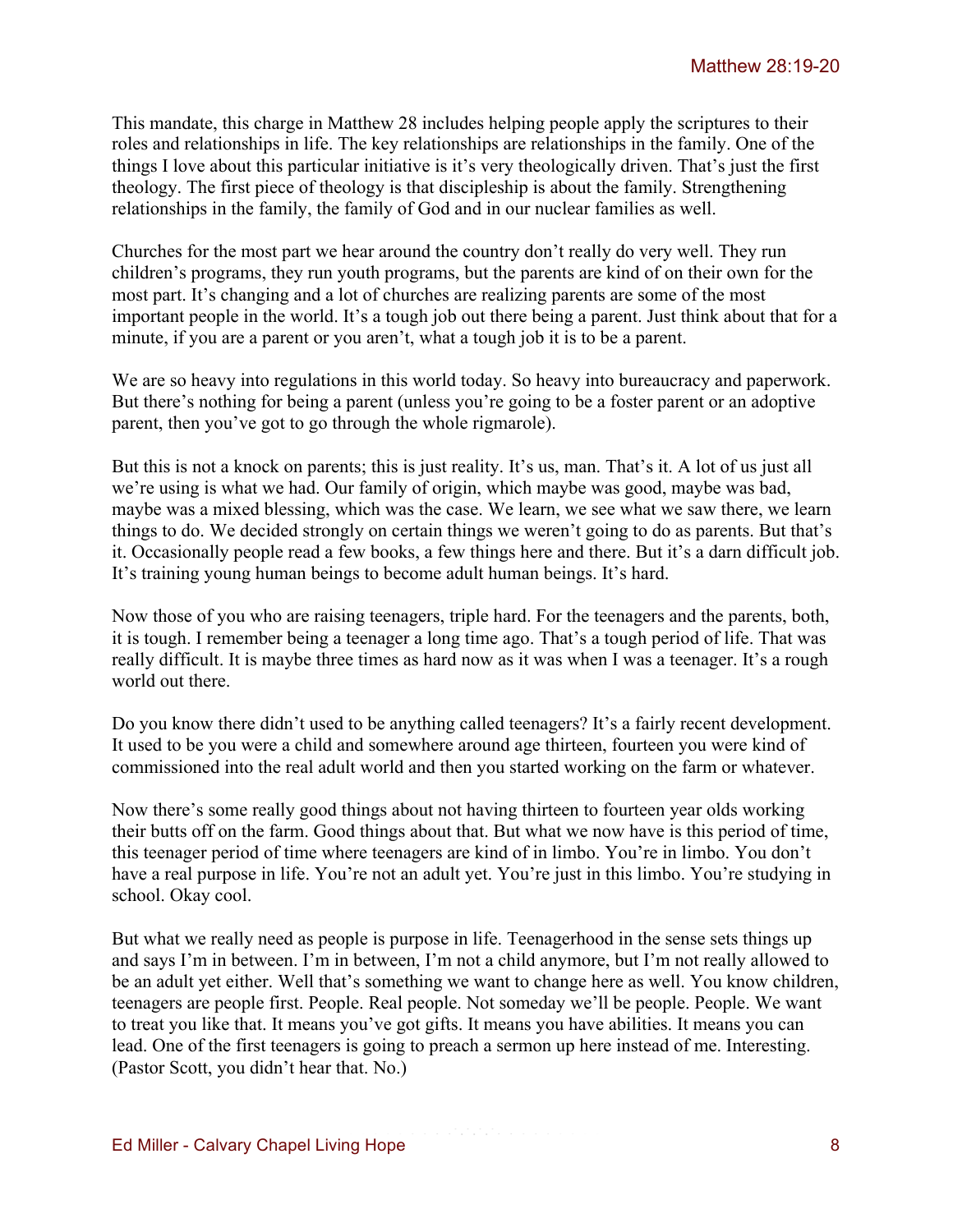Relationships are key, aren't they? And the family is just so vital and crucial. You're going to be hearing more about this. This is going to be a really exciting thing, churches as parent training centers. The biblical mandate here in Matthew says that it applies to every area of the way of life. Part of the way of life involves our relationships in our families, at work, and other places. We'll be talking a lot more about that as we come.

The final practical application – I think we need to apply this way of life and the teachings of Jesus into how we handle the critical issues of the world. There are a lot of critical issues in the world. The family is going to be increasingly under attack. The definition, the nature of the family is going to be really changing.

Oh man. How's a Christian to respond to this? What are we supposed to do? How are we supposed to respond? Our world is becoming increasingly dangerous. You can have a conversation with Don, you can have a conversation with Fred Thompson, other folks here about our world. It's going to be scary in the years ahead. It's already scary. It's going to get scarier. Racism is still with us. It's still here. Terrorism is just getting worse. It's going to be rough. I don't say that to make you feel bad. That's just somewhat of a reality check.

As Christians what do we do about these things? How do we respond to ISIS? What do we do? How do we respond to this kind of terrorism? Terrorism is happening all throughout Africa, all throughout Europe, all throughout the Middle East, and it's going to be happening more and more here. How do we respond?

As Christians we need to be praying and thinking about that. Too often the church is caught napping. These are tough questions. They are very difficult questions. But we're caught napping, so we don't have an answer. So it takes us ten years to figure out how to respond once a crisis hits. It shouldn't be that way.

The way of life, the teachings of Jesus apply to the things we hear about in the news. I'm not saying it's easy. I'm not even taking a conservative bent at all here. I'm just saying we need to wrestle with these things. We need to think about what our role is in the world today. It's tough.

Probably the hardest thing of all is that we are becoming more and more of a relativistic society. Nothing is inherently true. Everything is only true if it works for you or if you like it. That's rough for those of us who believe that there is something that is absolutely true.

I've shared again about my colleagues at InterVarsity on campus. InterVarsity campus groups are being forced off campus. Forced off campus now. They're going underground. Just like these Muslim converts they're going underground. Not all a bad thing. But still, that's what's happening in our world today. More and more Christians are going to be marginalized and we're going to be facing great challenges. We need the help of the Lord. We'll be talking more about that in the weeks ahead as well.

The Great Commission. Jesus charged His disciples to go, and they're going near and far to share about the way of life of Jesus. To mark that by the baptism of the Holy Spirit. Baptism in Jesus,